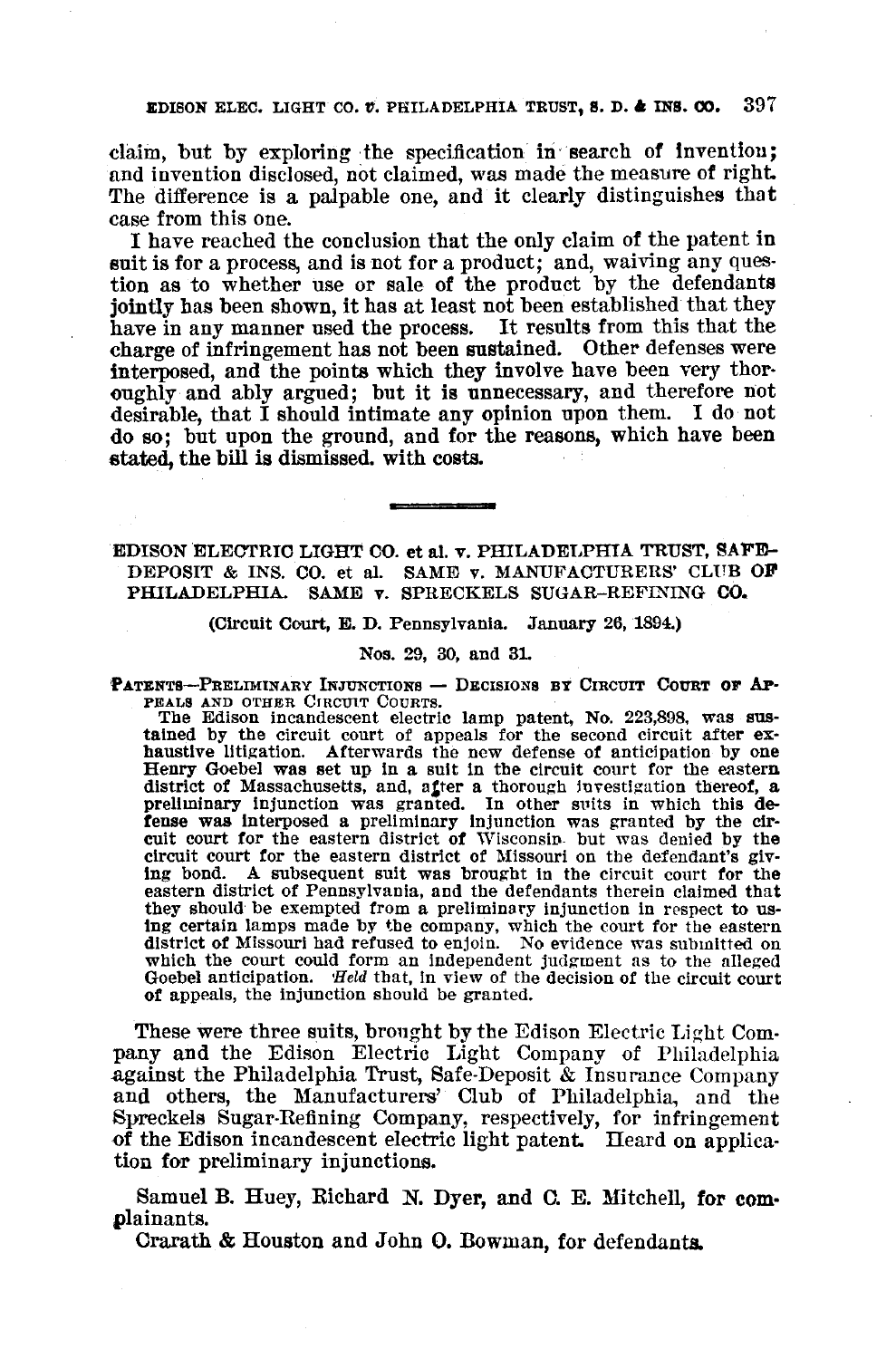ACHESON, Circuit Judge. The patent in suit, No. 223,898, granted on January 27, 1880, to Thomas A. Edison, after protracted litigation and a most vigorous defense, was sustained by the circuit court of the United States for the southern district of New York and by the United States circuit court of appeals for the second district. Edison Electric Light Co. v. United States Electric Lighting Co., 47 Fed. 454; Id., 3 C. C. A. 83, 52 Fed. 300; Edison Electric Light Co. v. Sawyer-Man Electric Co., 3 C. C. A. 605, 53 Fed. 592. The uncontradicted proofs in the several cases now before me show infringing use by the defendants, respectively, and it is conceded that the plaintiffs, the Edison Electric Light Company, and its exclusive licensee in the city of Philadelphia, the Edison Electric Light Company of Philadelphia, are entitled to a preliminary injunction in each of these three suits. The court, however, is asked to exempt from the operation of the injunctions certain lamps (confessedly within the second claim of the patent) which were manufactured by the Columbia Incandescent Lamp Company, a corporation of the state of Missouri, for the reason that in a suit brought against that company by the Edison Electric Light Company and the Edison General Electric Company in the circuit court of the United States for the eastern district of Missouri, after the decisions in the second circuit, Judge Hallett refused a motion for a preliminary injunction upon the defendant's giving a bond in the penal sum of \$20,-000, conditioned for the payment of any sums which might be decreed in that suit in favor of the complainants therein. 56 Fed. 496. The ground for this refusal was a defense there set up, which had not been made in the second circuit, that the incandescent electric lamp for which Edison was granted the patent was really the prior invention of one Henry Goebel. But in the earlier case of Edison Electric Light Co. v. Beacon Vacuum Pump & Electrical Co., 54 Fed. 678, that defense was interposed to a motion for a preliminary injunction, and was very carefully investigated by Judge Colt, who found and decided that Goebel's story of his invention in itself was so improbable, and the evidence to sustain the alleged anticipation was of such doubtful character, that the consideration of this defense ought to be postponed until final hearing, and that in the mean time the plaintiff was entitled to enjoy the fruits of the decrees sustaining the patent. Accordingly, Judge Colt granted a preliminary injunction. In the more recent case of Edison Electric Light Co. v. Electric Manuf'g Co., 57 Fed. 616, in the circuit court of the United States for the eastern district of Wisconsin, Judge Seaman expressed views similar to those of Judge Colt, and awarded a preliminary injunction to restrain infringement of this patent. No evidence whatever in support of the Goebel defense has been submitted to me, so that I am without the means of forming an independent opinion as to whether it rests upon a substantial basis. Under all the circumstances, then, to give to Judge Hallett's refusal to grant an injunction the effect here claimed for it would be to carry the principle of judicial comity to a most extravagant length. The Edison Electric Light Company of Philadelphia, vitally interested here, is not a party to the Missouri suit. But, aside from that con-

eya port la in